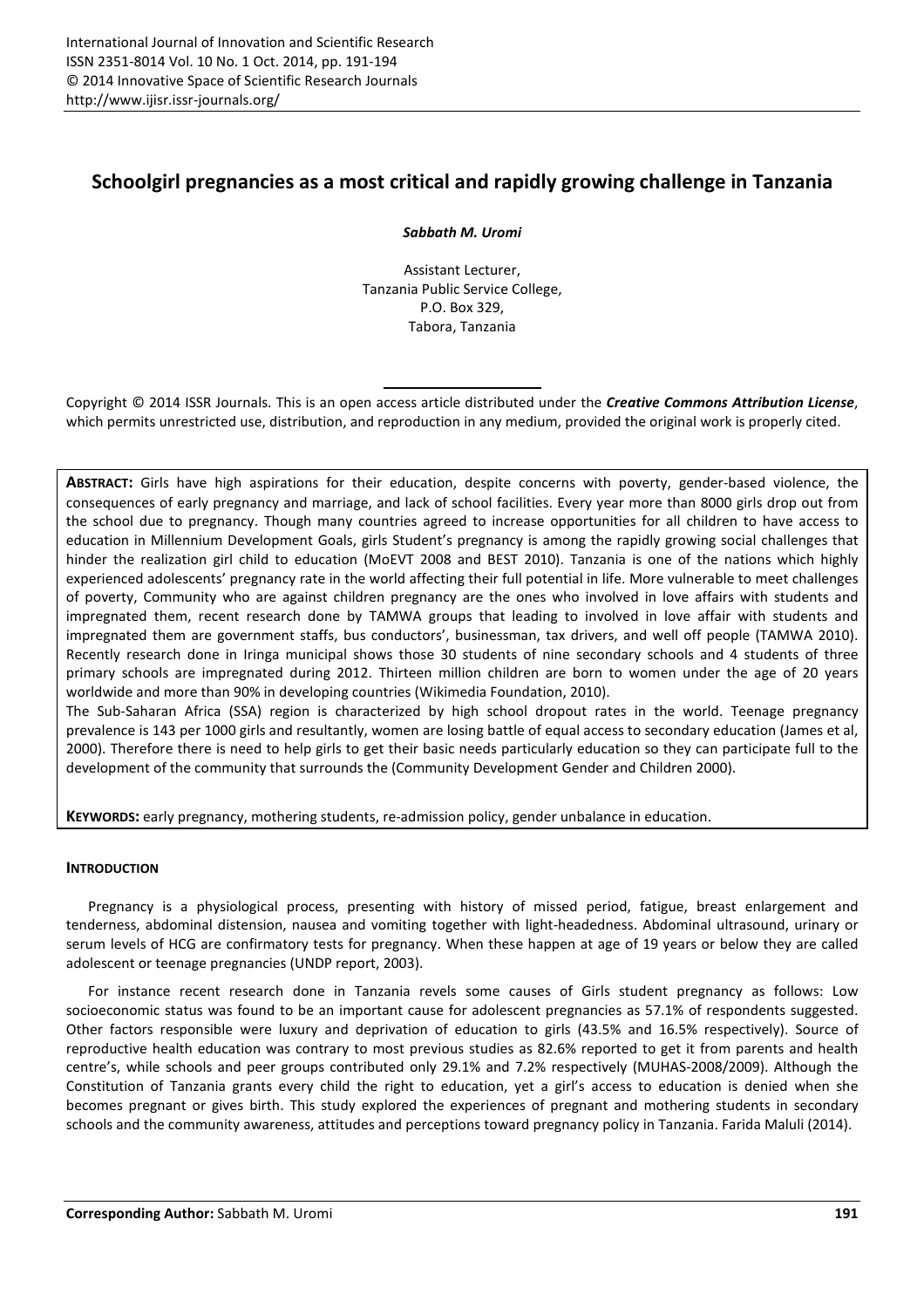#### **CAUSES OF EARLY PREGNANCIES FOR GIRLS STUDENTS IN TANZANIA**

All the same, readmission of pregnant students and teenage mothers is still a major problem in many schools (Nyambura, 2000). Despite the government authorization, it is not always a straight forward issue as some school heads do not want to give teenage mothers space in their schools (Tjombonde 2003). They continue to believe that, giving a chance of education to teenage mothers will encourage more girls to become pregnant. As a result, pregnant and mothering students are still expelled from schools and some are struggling to continue with studies under difficult situations. Worse still, there is limited information on students' experiences of mothering in this situation of the lack of explicit policy. Thus this study sought to gain insights into the pregnant and mothering secondary students' experiences in Tanzania to fill the apparent gap.

According to WHO report (1998) which showed that about two-thirds of sub-Saharan

African women gave birth before 20 years of age due to cultural norms which encourage early marriage and proving fertility at young age. Also a study by Robert Berkow et.al. in 1999 showed that adolescent pregnancy is a multifaceted problem as it involves social, political, cultural, educational and economical factors as follows:

**Socio-cultural beliefs and practices:** Early marriage and pregnancy prevent girls from finishing school. Girls who get pregnant are expelled and the pregnancy is considered to be the girl s fault.

Gender biased socialization in school. While assertive behavior is promoted among boys, passive behavior is encouraged among girls. Girls are called on to perform domestic duties for teachers at school, such as fetching water, reinforcing gender stereotypes and taking time away from learning. WHO (1998).

Above all, Girls identify poverty, lack of school facilities, and distance to school as major obstacles to schooling in places where they can easily see other girls who do not experience such obstacles. Also too much leisure, illiteracy and low level of education is another cause of unwanted pregnancy for school girls. Nyambura, M. (2000).

**Economic factors:** Despite the abolition of school fees, parents are often unable to meet other school costs. This poses a big challenge on the retention of those enrolled. Some parents migrate to distant farms or other districts during the rainy seasons and their children are prone to expulsion from school if they are absent for three consecutive months. Girls normally work to supplement household income while lack of formal employment opportunities discourages children from completing the primary cycle. Elimu Yetu Coalition (2003).

In addition, Low socioeconomic status is the most contributing factor for adolescent pregnancies as well as Financial problems especially Unemployment and poverty among girls, lack of information about sexual matters, exposure. They tend to be silent on these obstacles in places where poverty levels are higher and there are greater distances to walk to school. In addition, there is considerable silence on gender-based violence (TEGINT report 2008 and 2010).

Furthermore, Government funding for schooling is insufficient. Many schools where gender parity in attendance, progression and attainment is not a problem are supplementing government funding with very high levies from parents and communities. Cohen, L., & Manion, L. (1994).

**Health and HIV/AIDS:** The high number of school pregnancies is an indicator of unprotected sexual activity and the high vulnerability of girls to HIV infection (rates of infection are six times higher for girls than boys). Moreover, girls who are normally caregivers become especially burdened when HIV/AIDS strikes the family, preventing them from regular school attendance UNESCO (1995).

For instance Dr Kheri Tungaraza, of Sinza hospital in Dar es Salaam, says teenage pregnancies could be fatal because the girls' bodies are not well-developed and susceptible to complications at delivery. What is worrying is that most of these pregnant girls give birth at home under the care of traditional birth attendants who cannot provide specialized healthcare. As a result, they are at risk of suffering fistula, ruptured uterus and unsafe abortion. "I have encountered several cases where the baby was too big to be delivered normally. Sometimes, the uterus raptures and the baby go up to the 'abdomen' and this call for an emergency operation, only to find that the baby is already dead," he says. Robin Hood Foundation. (1996).

## **STRATEGIES TO ELIMINATE GILRS STUDENTS' PREGNANCY**

The main strategies of eliminating Girls students' pregnancy are based on:

i) Conducting seminars, workshop, trainings and outreaches. These activities will be organized and conducted for students, community, parents and teachers so as to see how we can deal with the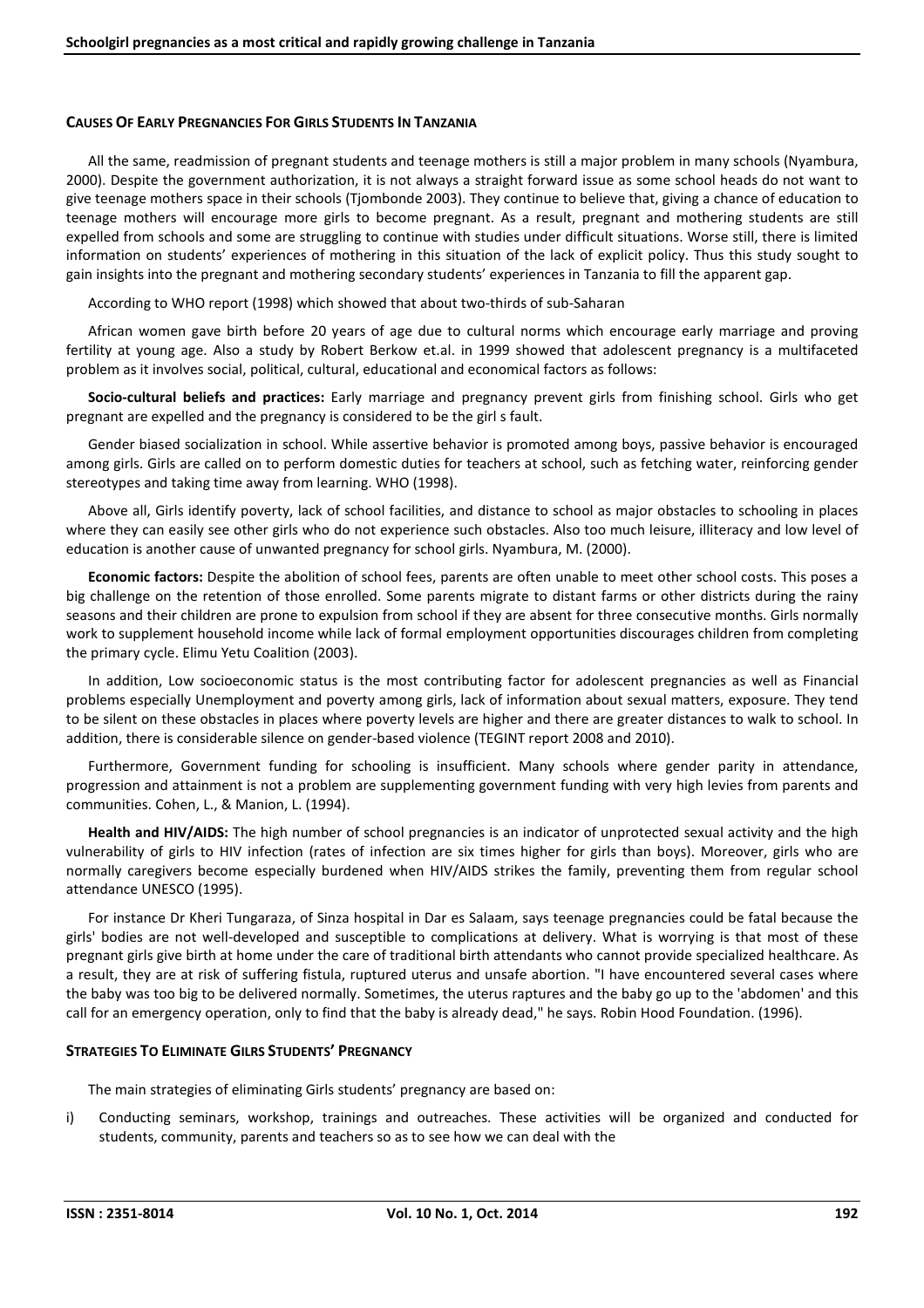- ii) Formation of Students Ant Pregnancies clubs. There must be organization of clubs for students which will be responsible for discussing and organizing debates for campaigns of ant pregnancies. These clubs can mobilize students to participate in various social and economic activities. Cohen, L., & Manion, L. (1994).
- iii) Conducting debates, dialogue and conferences. The government and Nongovernmental organizations must be responsible for organizing and preparing theses activities for the purpose of creating awareness against student pregnancies, enhancing popular participation of society at all toward the problem. These will create platform for society to meet with policy makers and share various concerns. James W. et el (2000)
- iv) Undertaking HIV/AIDS and sexual diseases prevention and family planning programmes for the communities so as to enhance responsible families that are reasonable and affordable with great emphasis on reducing the vulnerable children's and creating awareness on STD'S in learning environments and communities at all.
- v) The adolescents who become sexually active need access to reliable contraceptive methods. Adolescent who are at risk and those with pregnancy and parenting need psychological support and proper information and motivation not to conceive again during adolescence
- vi) Capacity building for primary school management committees and community structures including traditional leaders groups, delivering training on education rights, gender, HIV/AIDS, budget tracking, and school governance to enhance parents, managers and community members' commitment to girls' education;
- vii) Promoting legal and policy frameworks for girls' education, engaging with local government officials on teacher qualifications, deployment and support, especially for female teachers in rural areas, and working with the national education organizations on policy issues;
- viii) Partner institutional capacity building, working with in kiswahili language Maarifa ni Ufunguo, meaning; knowledge is the key to become a leading authority on education and gender. Mette R. (2003).

## **ROLES OF THE GOVERNMENT AND COMMUNITY AT LARGE**

The Government and Community must be accountable to secure young girl from unwanted pregnancy because the government is the authority who control and regulate all the development activities of the nation as a whole and Community are the people who are very close with the students as their parents and guard of the children. Since they are the owner of the children and stay close with the children they have to participate in the fight of unwanted pregnancy as the community can have the well educated society. Hence government and community must do the following:

- i) Reduce poverty and accelerate socio-economic development.
- ii) Promoting gender and equality in access of education.
- iii) Enhance girls to have their own development, wellbeing and happiness.
- iv) Empower women/ girls in making decision about their lives.
- v) Reducing vulnerable children's.
- vi) Reducing the spread of Sexual Transmitted Diseases in learning environments and surrounding environments.

## **CONCLUSION**

From this study it has been clear that parents/ guardians and health posts are important sources of reproductive health education to adolescents and hence useful for preventing adolescent pregnancies, therefore it is high time for education stakeholders, including the government, to work on measures to revive and sustain societies' high moral standing.

## **RECOMMENDATIONS**

I therefore recommend the following actions to be taken by Government and all members of the society in Tanzania:

- i) Parents and guardians should be encouraged to educate their children about reproductive health because they can do it better as this study has shown.
- ii) Increased chances for girls to acquire formal education will lower the problem adolescent pregnancies.
- iii) Knowledge on reproductive biology if taught in schools from elementary level will help greatly in combating the problem of early pregnancies.
- iv) Policy and strategy development for prevention of HIV infection among girls for mitigating the impact of HIV/AIDS on the education system.
- v) The government must ensure girls retention and improved performance in school through implementing Child Friendly School initiatives to create a safe and supportive learning environment for both girls.